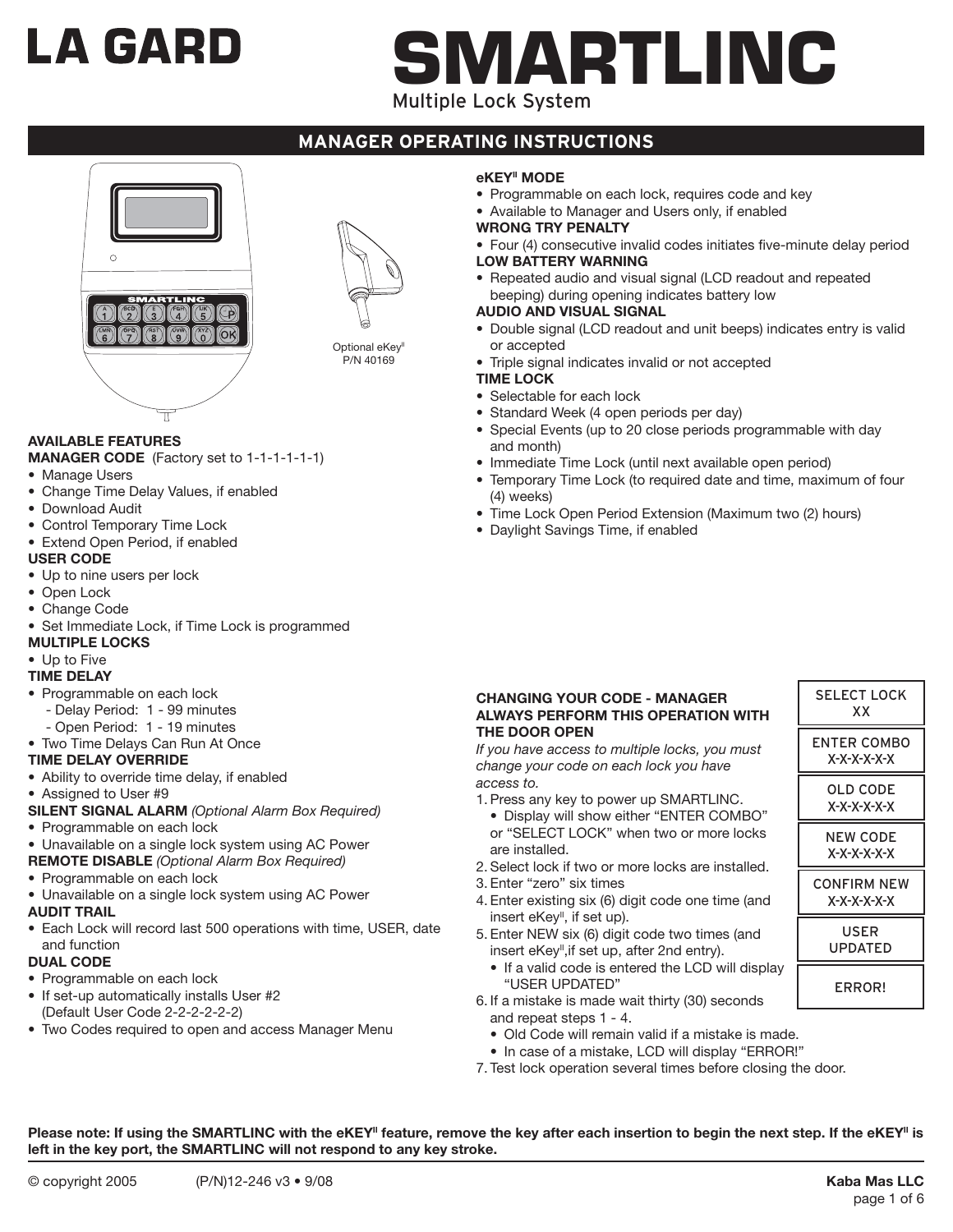| <b>OPENING THE LOCK (WITHOUT TIME DELAY)</b><br>1. Press any key to power up SMARTLINC.<br>. Display will show either "ENTER COMBO" or "SELECT LOCK" when two or more locks are installed.                                  | <b>SELECT LOCK</b><br>XX.         |
|-----------------------------------------------------------------------------------------------------------------------------------------------------------------------------------------------------------------------------|-----------------------------------|
| 2. Select lock if two or more locks are installed.<br>3. Enter a valid 6 (six) digit code (and insert the eKey <sup>"</sup> , if set-up)                                                                                    | <b>ENTER COMBO</b><br>$X-X-X-X-X$ |
| • If a valid code is entered the LCD will display "OPEN"<br>4. Open the Door within 3 seconds.<br>• Before power-off, LCD will display current date and time.                                                               | OPEN!                             |
| • Invalid code will prompt LCD to display "NOT VALID USER"<br>• Display will power-off after 30 seconds of non-operation.                                                                                                   | <b>NOT VALID</b><br>USER!         |
| <b>OPENING THE LOCK (WITH TIME DELAY)</b><br>1. Press any key to power up SMARTLINC.                                                                                                                                        | <b>SELECT LOCK</b><br>XX          |
| . Display will show either "ENTER COMBO" or "SELECT LOCK" when two or more, locks are installed.<br>2. Select lock if two or more locks are installed.<br>3. Enter a valid 6 (six) digit code (and insert eKey", if set up) | <b>ENTER COMBO</b><br>X-X-X-X-X-X |
| • If Time Delay has been set the LCD will show "TIME DELAY" and the counting time.<br>• Counting is updated every second, if displayed.<br>• Press "0" to abort Time Delay DELAY ABORTED!                                   | <b>TIME DELAY</b><br>14:31        |
| • After Time Delay has elapsed, the display will show "mm:ss" (open window counting time). Unit will beep every<br>five (5) seconds during count down.<br>4. Enter a valid code (and insert eKey", if set up) to open.      | 03:51<br>X-X-X-X-X-X              |
| • If a valid code is entered the LCD will display "OPEN"<br>5. Open the door within 3 seconds.<br>$\bullet$ Involid code will prompt LCD to display "NOT VALID LISED"                                                       | OPEN!                             |

- Invalid code will prompt LCD to display "NOT VALID USER"
- Display will power-off after 30 seconds of non-operation.
- If using the Time Delay Override (USER #9), enter USER code for USER #9 and insert eKey".

**NOTE: To open a 2nd lock while one is in Time Delay, press the "P" key and select that lock number, then follow opening procedure above. During Time Delay only the "P" and the zero key are active.**

| <b>OPENING THE LOCK (WITH DUAL CODE - NO TIME DELAY)</b><br>1. Press any key to power up SMARTLINC.<br>. Display will show either "ENTER COMBO" or "SELECT LOCK" when two or more locks are installed. | <b>SELECT LOCK</b><br>XX          |
|--------------------------------------------------------------------------------------------------------------------------------------------------------------------------------------------------------|-----------------------------------|
| 2. Select lock if two or more locks are installed.<br>3. Enter a valid 6 (six) digit code (and insert eKey", if set up)                                                                                | <b>ENTER COMBO</b><br>X-X-X-X-X-X |
| 4. Enter a 2nd valid 6 (six) digit code (and insert eKey", if set up)<br>• If a valid code is entered the LCD will display "OPEN"<br>5. Open the door within 3 seconds.                                | 2nd CODE<br>X-X-X-X-X-X           |
| • Before power-off, LCD will display current date and time.<br>• Invalid code will prompt LCD to display "NOT VALID USER".<br>• Display will power-off after 30 seconds of non-operation.              | OPEN!                             |
|                                                                                                                                                                                                        | <b>NOT VALID</b><br>USER!         |

| <b>OPENING THE LOCK (WITH DUAL CODE AND TIME DELAY)</b>                                                   | <b>SELECT LOCK</b> |
|-----------------------------------------------------------------------------------------------------------|--------------------|
| 1. Press any key to power up SMARTLINC.                                                                   | XX                 |
| . Display will show either "ENTER COMBO" or "SELECT LOCK" when two or more locks are installed.           |                    |
| 2. Select lock if two or more locks are installed.                                                        | <b>ENTER COMBO</b> |
| 3. Enter a valid 6 (six) digit code (and insert eKey", if set up)                                         | X-X-X-X-X-X        |
| • If Time Delay has been set the LCD will show "TIME DELAY" and the counting time.                        | <b>TIME DELAY</b>  |
| • Counting is updated every second, if displayed.                                                         |                    |
| • Press "0" to abort Time Delay DELAY ABORTED!                                                            | 14:31              |
| • After Time Delay has elapsed, the display will show "mm:ss" (open window counting time).                | 03:51              |
| 4. Enter a valid 6 (six) digit code (and insert eKey", if set up)                                         | Х-Х-Х-Х-Х-Х        |
| 5. Enter a 2nd valid 6 (six) digit code (and insert eKey", if set up)                                     |                    |
| • If a valid code is entered the LCD will display "OPEN"                                                  | 2nd CODE           |
| • If the Override User (#9) is installed with Dual Code, User #9 must enter their code (and insert eKey", | X-X-X-X-X-X        |
| if set up) first.                                                                                         |                    |
| 6. Open the door within 3 seconds.                                                                        |                    |
| $\bullet$ Involid code will prompt LCD to display "NOT VALID LISED"                                       | OPEN!              |

- Invalid code will prompt LCD to display "NOT VALID USER"
- Display will power-off after 30 seconds of non-operation.

**NOTE: To open a 2nd lock while one is in Time Delay, press the "P" key and select that lock number then follow opening procedure above. During Time Delay only the "P" and the zero key are active.**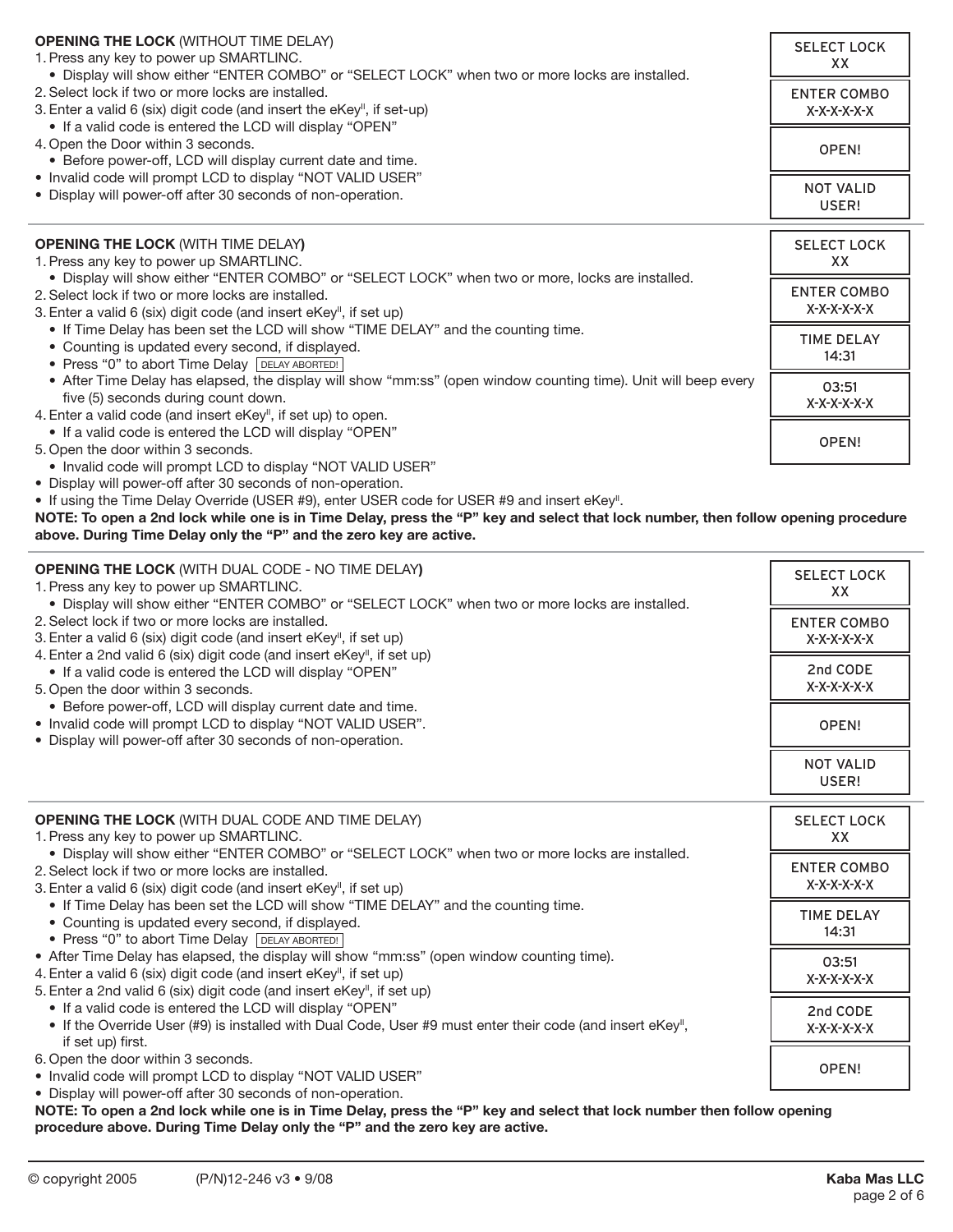#### **MANAGER MENU**

*Manager Menu allows to access to following functions:*

- • User Management (install, delete, disable/enable and view user status)
- Set up Time Delay, if enabled
- • Download Audit information
- If set for Dual Code, two codes will be required to access the menu itself.
- **To access the MANAGER MENU**
- 1. Press any key to power up SMARTLINC.
- • Display will show either "ENTER COMBO" or "SELECT LOCK" when two or more locks are installed.
- 2. Hold down OK button; display will show "MANAGER, X-X-X-X-X-X"
- 3. Enter Manager Code (and insert eKey<sup>II</sup>, if set up).

#### **USER MANAGEMENT**

#### **The User Management Screen allows you to manage all users in each lock**

1. Access the MANAGER MENU by following the instructions above.

- If a valid Manager Code is entered, LCD will display "USERS ON/OFF"
- 2. Press OK button to access User Management Screen 2.
	- Active users are shown with a fixed number (from 2 to 9).
	- Disabled users are shown with a blinking number (from 2 to 9).
	- Deleted or uninstalled users are shown with "\_" sign in the number position (from 2 to 9).

| <b>INSTALL A USER</b><br>The User Management Screen allows you to manage all users in each lock<br>1. Access the MANAGER MENU by following the instructions above.                                                                                                           | <b>USERS ON/OFF</b>               |
|------------------------------------------------------------------------------------------------------------------------------------------------------------------------------------------------------------------------------------------------------------------------------|-----------------------------------|
| • If a valid Manager Code is entered, LCD will display "USERS ON/OFF"<br>2. Press OK button to access User Management Screen 2.<br>• Deleted or uninstalled users are shown with "_" sign in the number position (from 2 to 9).                                              | <b>USERS ON/OFF</b><br>23 567     |
| 3. Press the number for the deleted or uninstalled User to be installed (from 2 to 9).<br>4. The screen will show the USER ID number for the number selected. To confirm press OK button.                                                                                    | USER ID = $4$<br><b>INSTALL?</b>  |
| 5. Enter the User's NEW six (6) digit code two times (and insert eKey", if set up).<br>• If a valid code is entered the LCD will display the "USERS ON/OFF" screen and show the number for the newly<br>installed User.                                                      | <b>NEW CODE</b><br>$X-X-X-X-X$    |
| o If a mistake is made wait thirty (30) seconds until the unit powers off and repeat steps 1 - 5.<br>NOTE: If you accidentally enter a USER already installed, the display will show "USER ID = $X$ , DISABLE?"<br>Press the "P" key to scroll back to the first menu.       | <b>CONFIRM NEW</b><br>$X-X-X-X-X$ |
| • If the unit is set to Dual Code, the 2nd user will blink as though disabled until the user's code has been<br>changed from the default 6(2-2-2-2-2-2)<br>• If the unit is set for Time Delay Override, when the 9th user is installed, after the user code is entered, the | <b>USERS ON/OFF</b><br>234567     |

 **unit will open rather than returning to the user's ON/OFF screen.**

| <b>DELETE A USER</b><br>The User Management Screen allows you to manage all users in each lock                                                                                                                                        | <b>USERS ON/OFF</b>           |
|---------------------------------------------------------------------------------------------------------------------------------------------------------------------------------------------------------------------------------------|-------------------------------|
| 1. You must first access the MANAGER MENU by following the instructions above.<br>• If a valid Manager code is entered, LCD will display "USERS ON/OFF"<br>2. Press OK button to access User Management Screen 2.                     | <b>USERS ON/OFF</b><br>23 567 |
| • Active users are shown with a fixed number (from 2 to 9).<br>3. Select and press the number for the User you wish to Delete (from 2 to 9).<br>4. The screen will show the USER ID number for the number you selected.               | USER $ID = 2$<br>DISABLE?     |
| 5. To move from the "DISABLE" screen to the "DELETE" screen, press the P button. Press OK to confirm deletion<br>of user.<br>6. The LCD will display the "USERS ON/OFF" screen and show a "_" sign instead of the number of the newly | USER $ID = 2$<br>DELETE?      |
| deleted user.<br>7. If a mistake is made wait thirty (30) seconds and repeat steps 1 - 5.                                                                                                                                             | <b>USERS ON/OFF</b><br>34567  |

| <b>SELECT LOCK</b><br>xх   |
|----------------------------|
| ENTER COMBO<br>X-X-X-X-X-X |
| MANAGFR<br>$X-X-X-X-X$     |

USERS ON/OFF USERS ON/OFF

23\_567\_ \_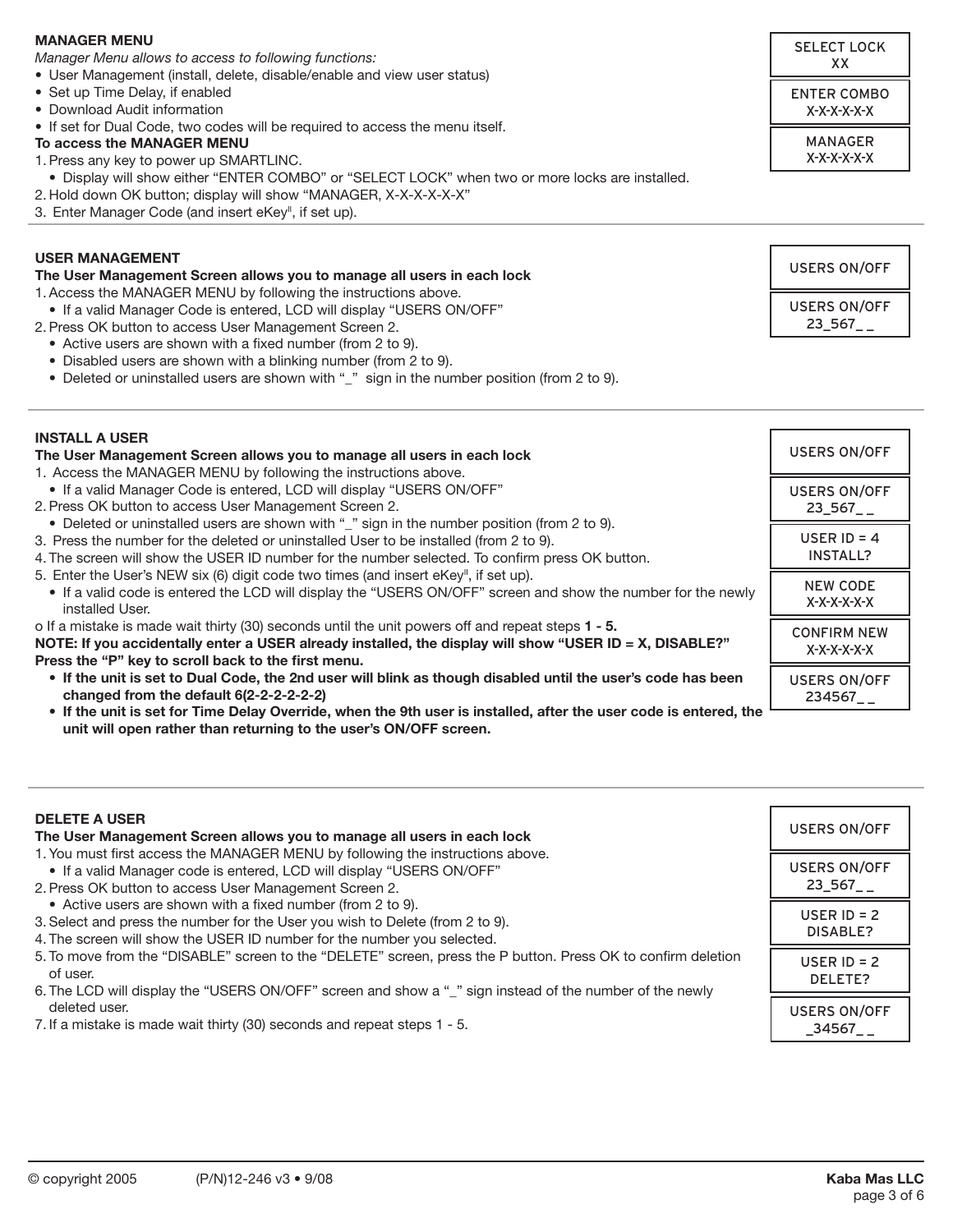| <b>DISABLE A USER</b><br>The User Management Screen allows you to manage all users in each lock<br>1. Access the MANAGER MENU by following the instructions above.                                                                                                                                                                    | <b>USERS ON/OFF</b>                            |
|---------------------------------------------------------------------------------------------------------------------------------------------------------------------------------------------------------------------------------------------------------------------------------------------------------------------------------------|------------------------------------------------|
| • If a valid Manager Code is entered, LCD will display "USERS ON/OFF"<br>2. Press OK button to access User Management Screen 2.<br>• Active users are shown with a fixed number (from 2 to 9).                                                                                                                                        | <b>USERS ON/OFF</b><br>$23\_567$ <sub>--</sub> |
| 3. Press the number for the user to be disabled (from 2 to 9).<br>4. The screen will show the active USER ID number for the number selected. To confirm press OK button.                                                                                                                                                              | USER $ID = 3$<br><b>DISABLE?</b>               |
| 5. The LCD will display the "USERS ON/OFF" screen and show a blinking number for the newly disabled user.<br>6. If a mistake is made wait thirty (30) seconds or until unit powers down and repeat steps 1 - 3.                                                                                                                       | <b>USERS ON/OFF</b><br>234567__                |
|                                                                                                                                                                                                                                                                                                                                       |                                                |
| <b>ENABLE A USER</b><br>The User Management Screen allows you to manage all users in each lock                                                                                                                                                                                                                                        | <b>USERS ON/OFF</b>                            |
| 1. Access the MANAGER MENU by following the instructions above.<br>• If a valid Manager code is entered, LCD will display "USERS ON/OFF"<br>2. Press OK button to access User Management Screen 2.                                                                                                                                    | <b>USERS ON/OFF</b><br>$23\_567$ <sub>--</sub> |
| • Disabled users are shown with a blinking number (from 2 to 9).<br>3. Press the number for the user you wish to Enable (from 2 to 9).<br>4. The screen will show the USER ID number for the number selected. To confirm press OK button.                                                                                             | USER $ID = 3$<br>ENABLE?                       |
| 5. The LCD will display the "USERS ON/OFF" screen and show a fixed number for the newly enabled user.<br>6. If a mistake is made wait thirty (30) seconds or until unit powers down and repeat steps 1 - 4.                                                                                                                           | <b>USERS ON/OFF</b><br>$234567$ <sub>-</sub>   |
|                                                                                                                                                                                                                                                                                                                                       |                                                |
| <b>MANAGER MENU</b><br><b>Time Delay Menu</b>                                                                                                                                                                                                                                                                                         | <b>SELECT LOCK</b><br>XX                       |
| NOTE: Time Delay can be increased or decreased from the Manager Menu. If a lower Time Delay value than<br>that currently set on the lock is selected, once confirmed with the OK button the old Time Delay value will<br>begin counting automatically. The updated values will take effect once the unit is in the Open Window. It is | <b>ENTER COMBO</b><br>X-X-X-X-X-X              |
| necessary to wait through the existing Time Delay period before entering the new times.<br>1. Press any key to power up SMARTLINC.                                                                                                                                                                                                    | <b>MANAGER</b><br>$X-X-X-X-X$                  |
| • Display will show either "ENTER COMBO" or "SELECT LOCK" when two or more locks are installed.<br>2. Hold down OK button<br>3. Enter Manager code (and insert eKey", if set up).                                                                                                                                                     | <b>USERS ON/OFF</b>                            |
| • If set for Dual Code, a second code will be required to enter the Manager Menu.<br>4. Press the P button to access the Time Delay Menu.<br>5. Press the OK button and the LCD will display the current Time Delay settings.                                                                                                         | <b>TIME DELAY</b>                              |
| 6. Press the OK button a second time and then enter the new time delay values. The values must be entered in two<br>digit increments (example: for a five minute delay period you would enter 05).                                                                                                                                    | <b>DELAY</b><br>XХ<br><b>OPEN</b><br>XX        |
| 7. Press the OK button to confirm the new time delay values. The LCD will display a message confirming the update<br>of Time Delay values.                                                                                                                                                                                            | <b>DELAY</b><br>05<br><b>OPEN</b><br>02        |
|                                                                                                                                                                                                                                                                                                                                       | OK, UPDATED                                    |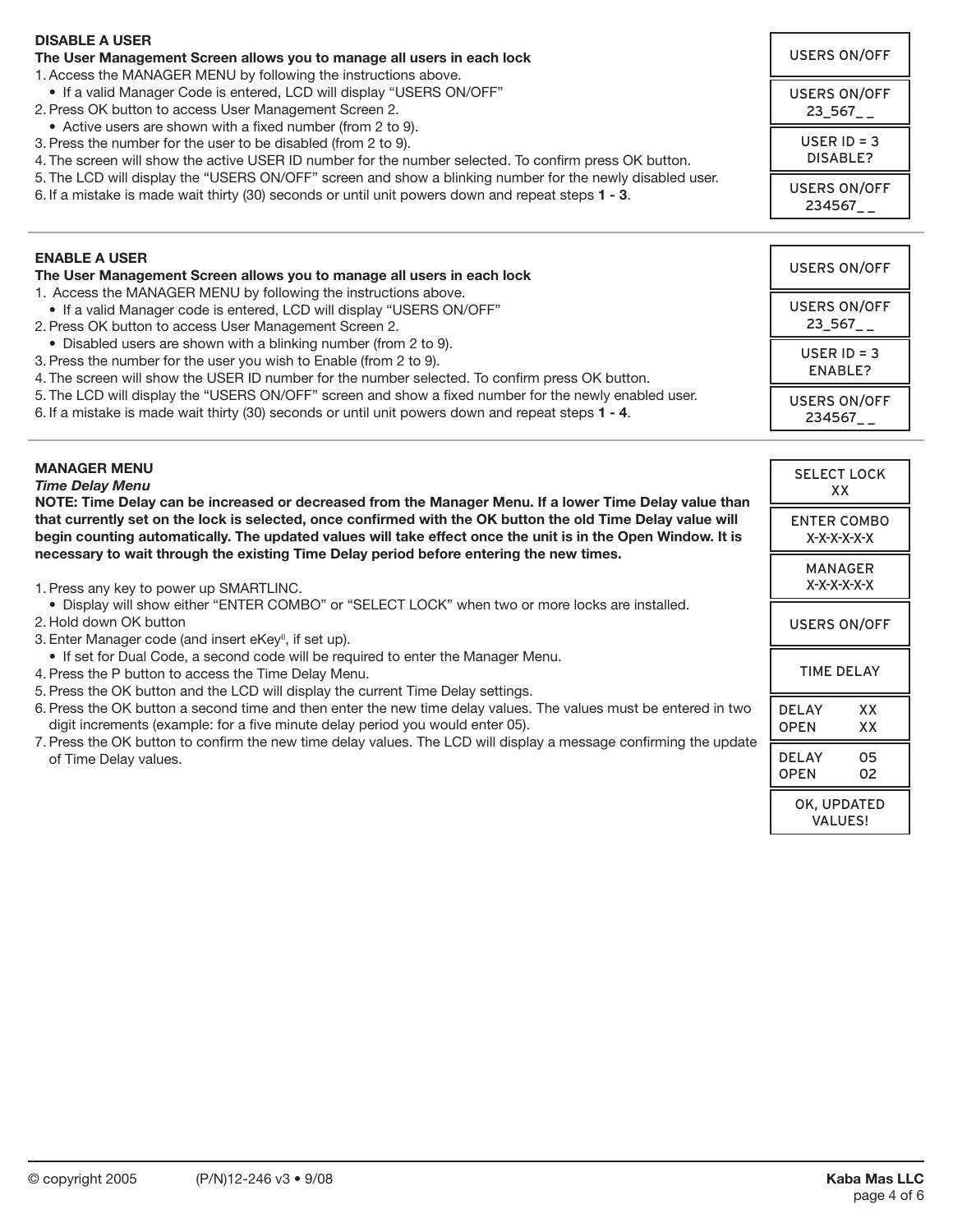| <b>MANAGER MENU</b><br><b>Audit List Menu</b><br>This function requires Serial Interface (P/N 43087) and TOTAL AUDIT Software                                                                                                                     | <b>SELECT LOCK</b><br>XX.         |
|---------------------------------------------------------------------------------------------------------------------------------------------------------------------------------------------------------------------------------------------------|-----------------------------------|
| 1. Plug Interface and cable into PC and open Total Audit software on PC.                                                                                                                                                                          | <b>ENTER COMBO</b><br>X-X-X-X-X-X |
| 2. In the software click File, then New, SMARTLINC. Select Audit.<br>3. In the software window, select Manager and then enter the lock ID number.                                                                                                 | <b>MANAGER</b><br>$X-X-X-X-X$     |
| 4. In the software window, enter the Manager Code and the number of events to be downloaded.<br>5. Connect Interface to port on keypad.<br>6. Press any key to power up SMARTLINC.                                                                | <b>USERS ON/OFF</b>               |
| . Display will show either "ENTER COMBO" or SELECT LOCK" when two or more locks are installed.<br>7. Hold down OK button until the display shows "MANAGER, X-X-X-X-X-X". Enter the Manager Code (and insert<br>$e$ Key <sup>"</sup> , if set up). | <b>DOWNLOAD</b><br><b>AUDIT</b>   |
| 8. Press the P button two (2) times to access the Audit List Menu.<br>9. Press the OK button to start communication with the PC.<br>10. Press the P to stop the communication.                                                                    | DOWNLD.AUDIT<br><b>ENABLED **</b> |
| • In the software window, there will be a message "COMMUNICATION IN PROGRESS" and the audit events will<br>begin to list on the screen.                                                                                                           |                                   |

#### **TIME MENU**

*Time Menu allows the MANAGER access to following functions if programmed during initial lock set-up:*

• Immediate Time Lock - Immediate closing until the next opening period.

**NOTE: This function is available only if one opening period is stored in Time Lock Standard Week. Please see Master Operating Instructions for more information on setting this up.**

- • Temporary TIme Lock Immediate closing until Time and Date programmed. (Maximum of four [4] weeks.)
- Extension Time Lock (active only if programmed through the PC) increase the closing period. (30 Minutes at a time for a maximum of two [2] hours.)

**NOTE: This function is available only if one opening period is stored in Time Lock Standard Week. Please see Master Operating Instructions for more information on setting this up.**

| <b>TIME MENU</b>                                                                                                                       | <b>SELECT LOCK</b>         |
|----------------------------------------------------------------------------------------------------------------------------------------|----------------------------|
| <b>IMMEDIATE TIME LOCK</b>                                                                                                             | XX                         |
| Available only if programmed during initial lock set-up                                                                                |                            |
| To access the TIME MENU                                                                                                                | <b>TIME MENU</b>           |
| 1. Press any key to power up SMARTLINC.                                                                                                | X-X-X-X-X-X                |
| . Display will show either "ENTER COMBO" or "SELECT LOCK" when two or more locks are installed.                                        |                            |
| 2. Hold down P button; display will show "TIME MENU".                                                                                  | <b>IMMEDIATE</b>           |
| 3. Enter Manager code (and insert eKey", if set up).                                                                                   | TIME LOCK?                 |
| • If a valid code is entered, the display will show "IMMEDIATE TIME LOCK?"                                                             |                            |
| 4. Press OK to continue, display will show "Do You CONFIRM?"                                                                           | Do You                     |
| 5. Press OK a 2nd time to confirm.                                                                                                     | CONFIRM?                   |
| • If the list of Time Lock Standard Week is empty, the function is unavailable and the display will show "NO OPEN<br>PER. PROGRAMMED." | NO OPEN PER.<br>PROGRAMMED |